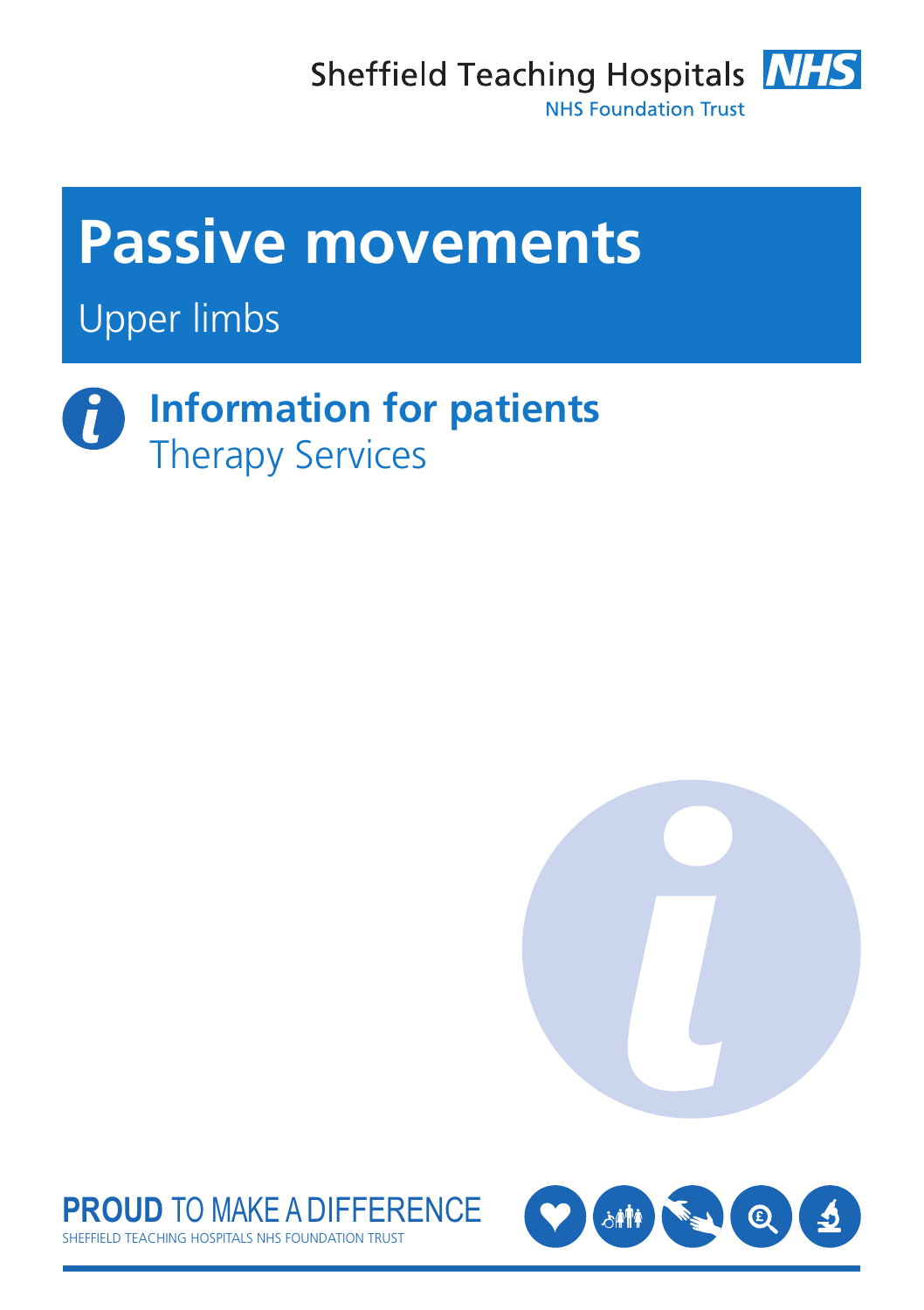# **General information**

Passive movements are exercises that we recommend to people who cannot move their arms themselves. This is because, when arms become paralysed, the joints and muscles may become stiff and fixed into one position through lack of movement.

# **Why is it important to do these exercises?**

By putting your joints through a range of movements regularly you will:

- Prevent / reduce stiffness and painful joints.
- Increase circulation and decrease swelling.
- Ensure you keep a useful range of movement to allow you to get dressed, sit correctly in your wheelchair and perform other functional activities.

## **How long will it take me to do the exercises?**

The exercises described in this leaflet do not take long to do and can easily be fitted into your day at a time to suit you. You should do them as well as any other exercises that your physiotherapist has given you.

## **How often should I do these exercises?**

You should aim to go through the full range of exercises about 5 to 10 times each, 2 or 3 times a week. The movements should be slow and rhythmical but be careful not to over-stretch.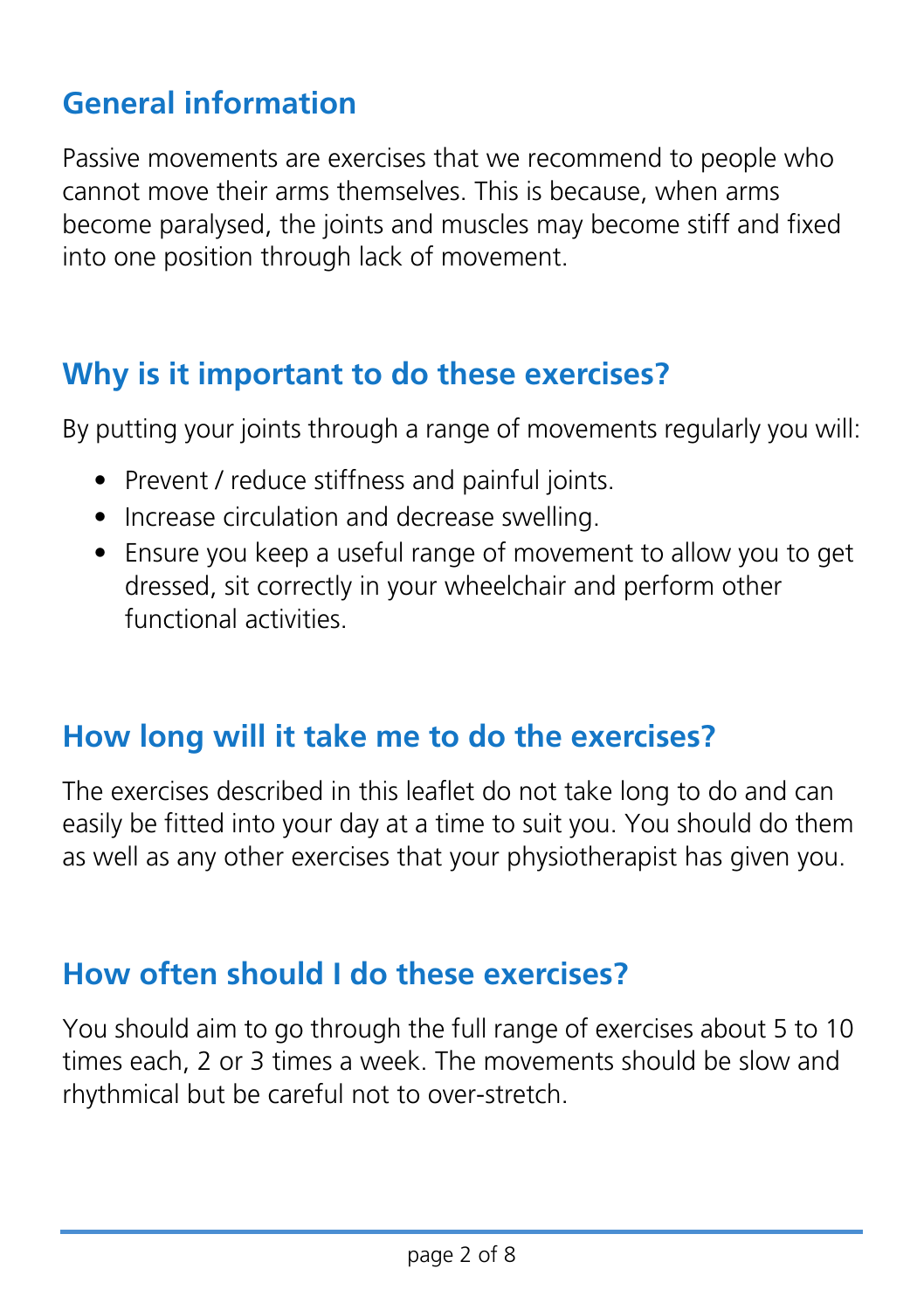These exercises will help to keep a range of useful movement, but don't forget; standing, lying prone (on your stomach) and even the daily movement that your limbs are put through as you get dressed will help too.

# **Is there a risk in doing these exercises?**

Be careful not to over-stretch when doing these exercises, as it may cause damage or injury to joints or muscles.

# **What should I do if I think muscles have been over-stretched?**

If you think that you have over-stretched, then stop the exercises and seek advice from your GP or physiotherapist.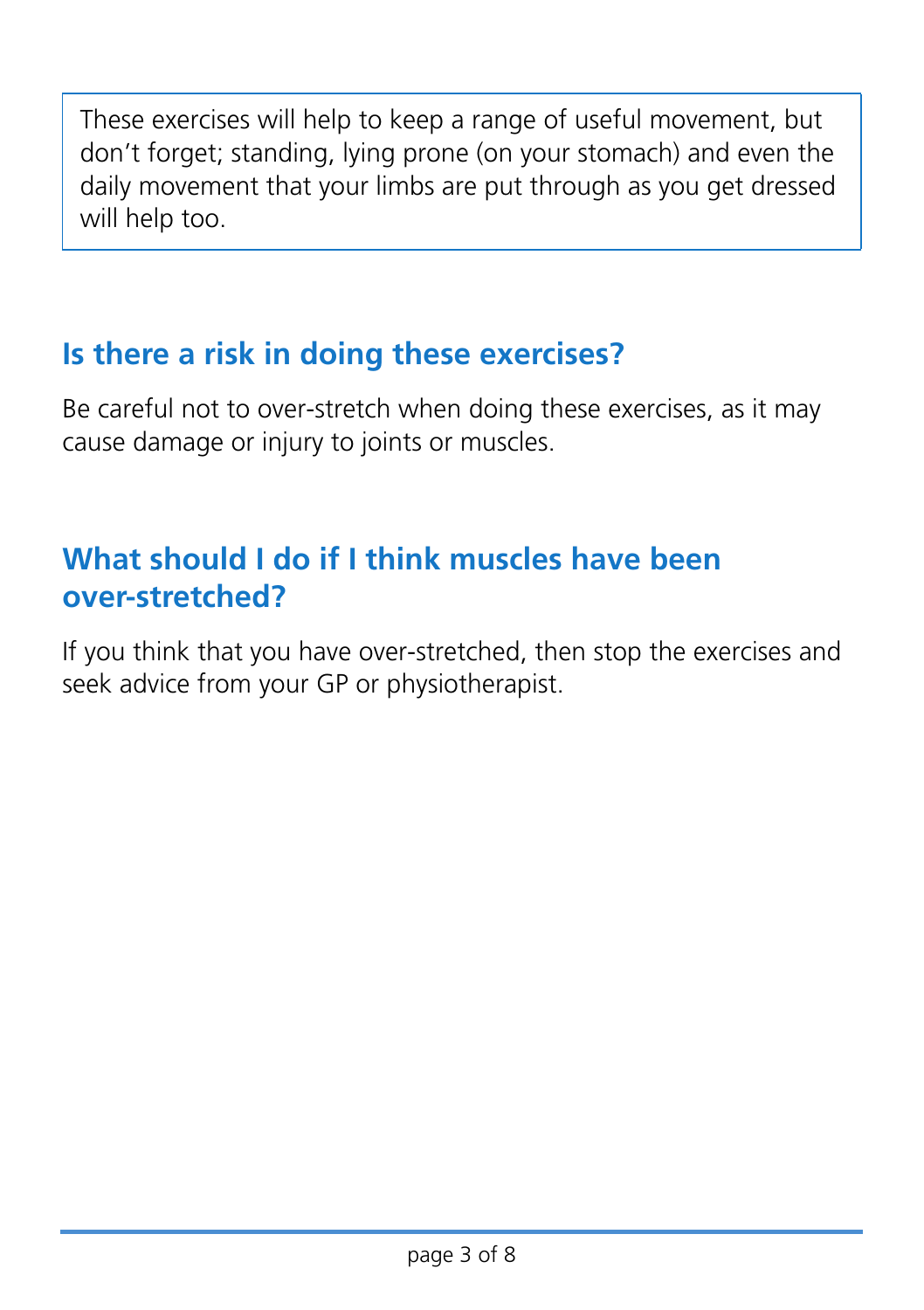# **Shoulder movements**

### **When moving the shoulder, take care to support the arm well.**

**1.** Bring the arm out to the side and turn the palm up towards the ceiling.

Lift the arm towards the person's head, bending the elbow as you go.



**2.** Bring the arm out to the side and then across the chest to touch the opposite shoulder and then back out to the side.

**3.** Bring the arm over the person's head towards the ceiling, keeping the arm close to the ear, do this with the elbow straight and bent

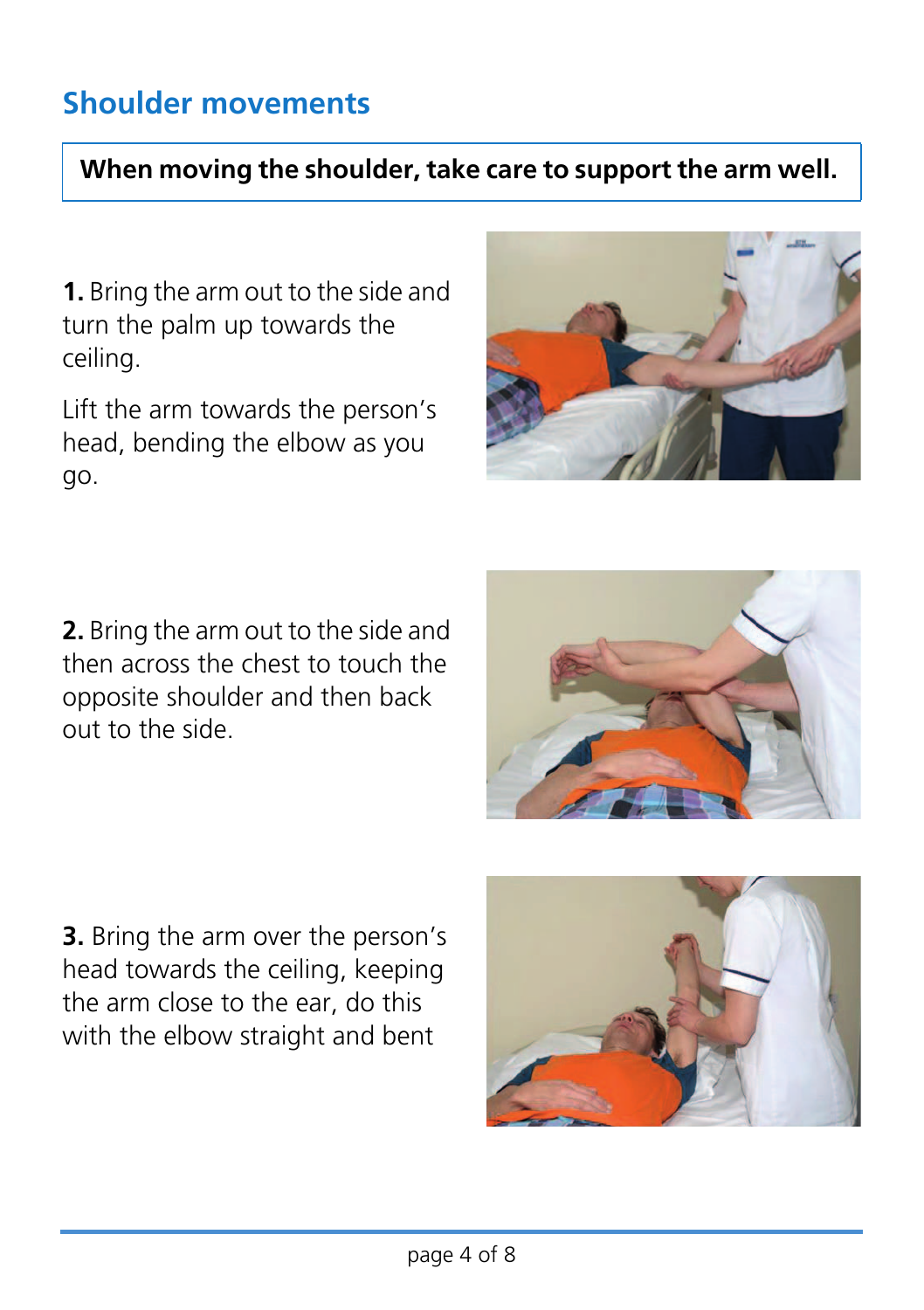**4.** Bring the arm out to the side, bend the elbow to 90 degrees (right angle) and move the lower arm towards the head end of the bed



With the elbow bent, take the arm above the head, with the palm of the hand facing towards the ceiling

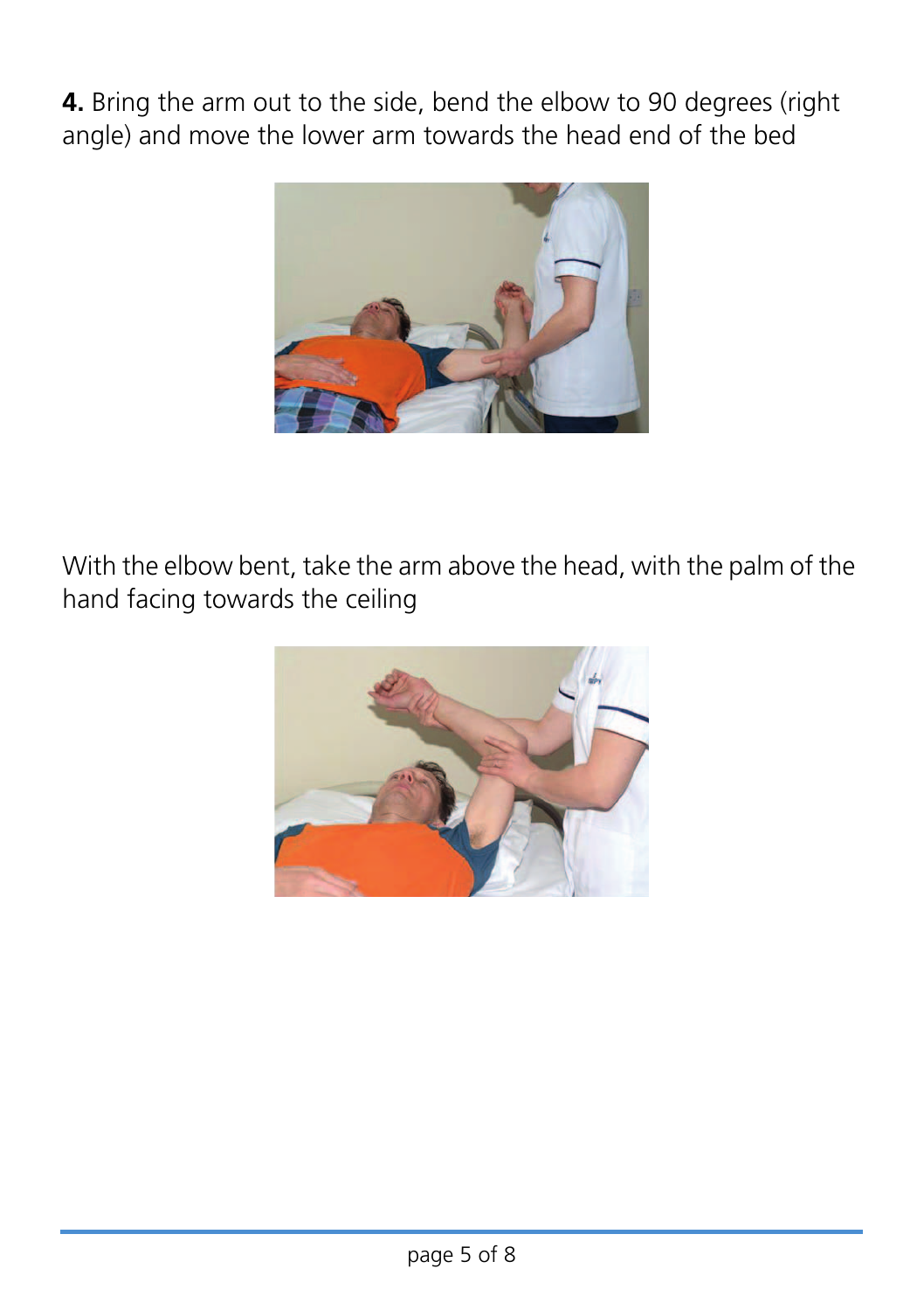## **Elbow movements**

**To stretch the elbow, support the arm above and below the elbow joint.**

**1.** Bend and straighten the elbow, bringing the hand towards and away from the shoulder.



**2.** Keeping the elbow at the person's side at 90 degrees, support the wrist, turn palm over and back.

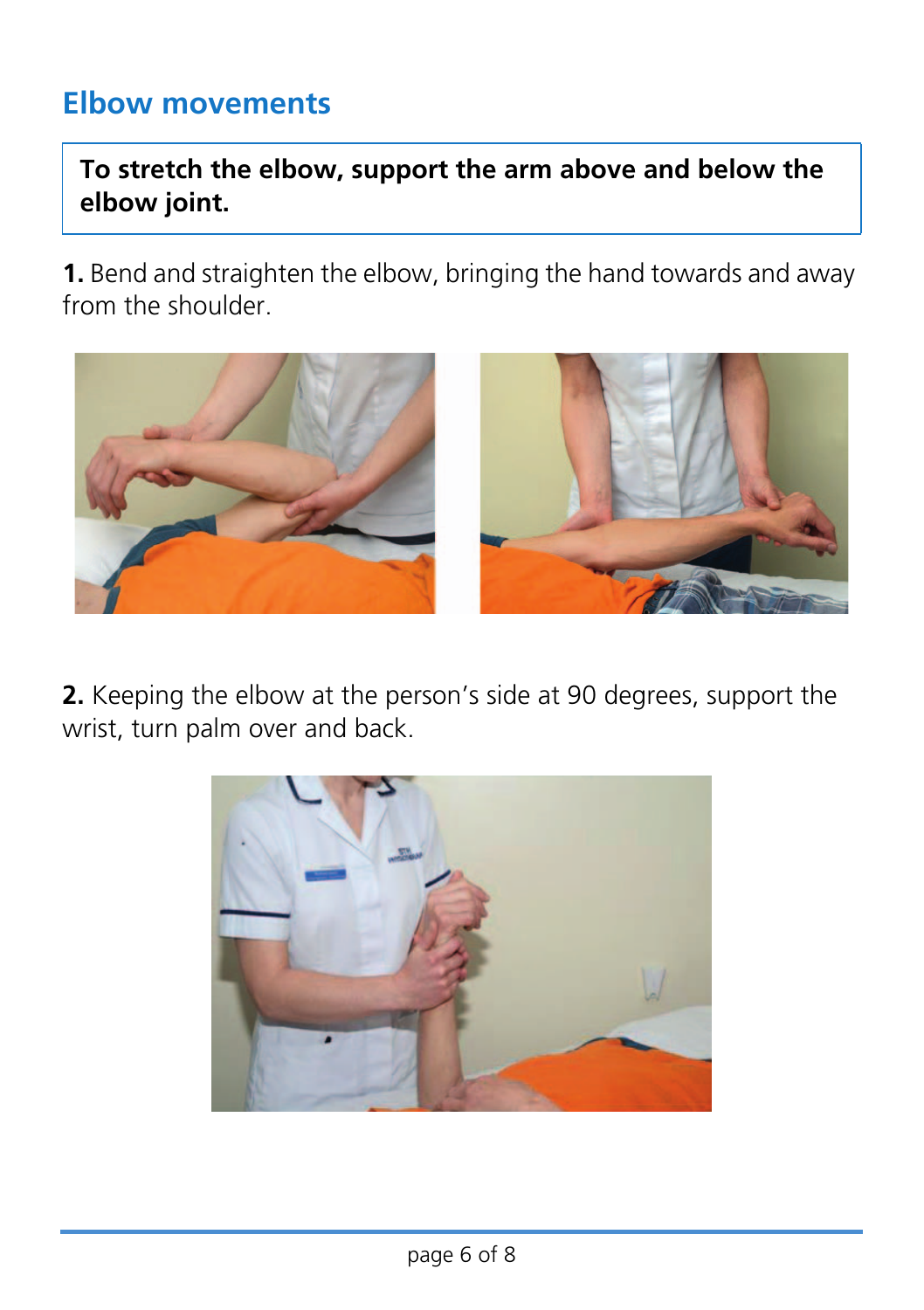# **Hand and wrist movements**

### **With the limb supported:**

**1.** Move the wrist backwards and forwards, allowing the fingers to stay relaxed.



**2.** Keeping the wrist straight, curl and straighten the fingers.



**3.** Keeping the wrist straight, stretch the thumb away from the index finger, then bring it across the palm towards the little finger.